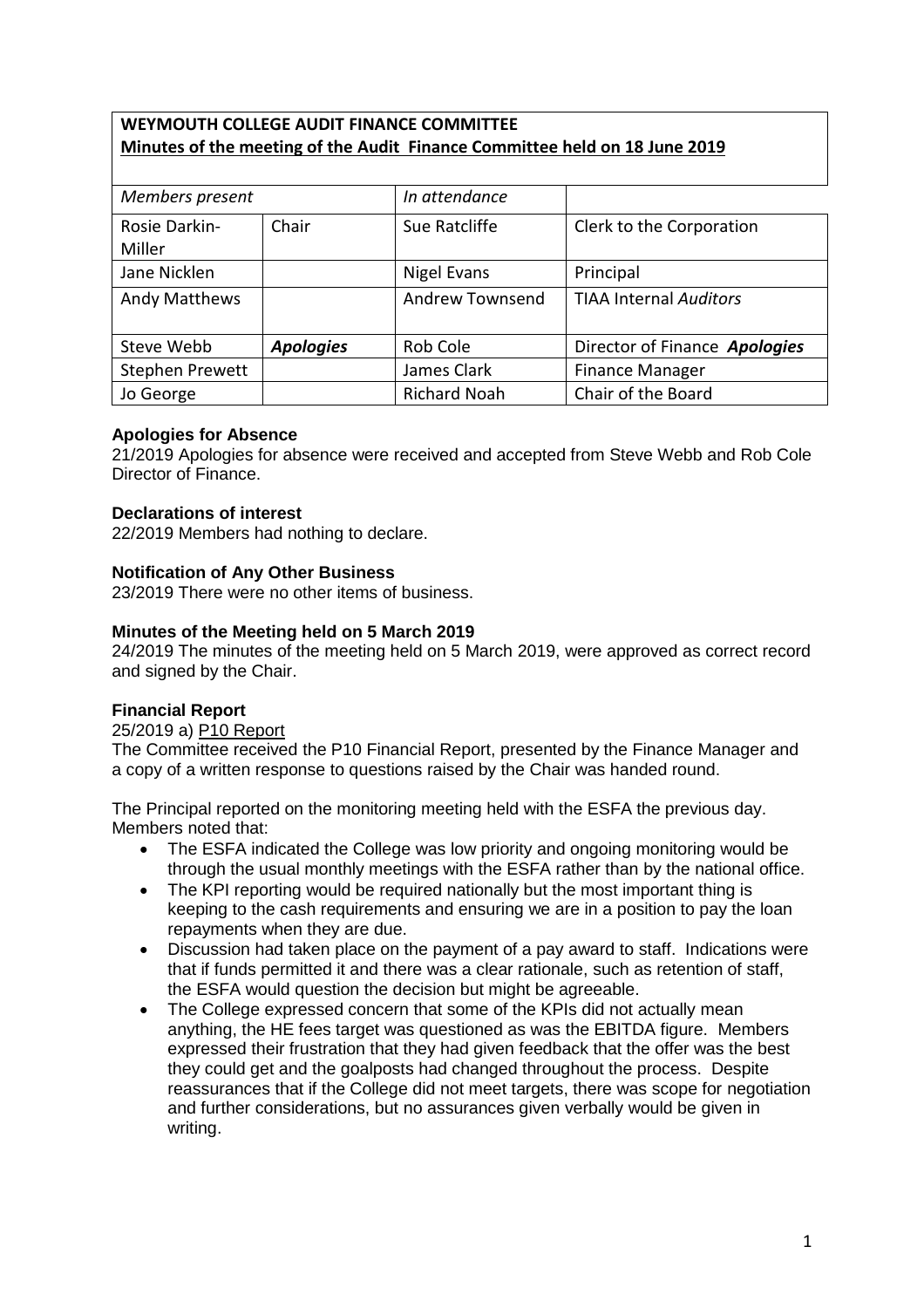- The key KPI requirement is to maintain the £300k cash for nine months of the year. However we need to keep reminding targets are not reasonable. Maybe formulae development of KPIs. Members felt it was useful to have this at beginning of report.
- We want to move to Good financial health in the medium term.
- Email correspondence between the Clerk and the Provider Assurance Team nationally had suggested a teleconference on 2<sup>nd</sup> July to discuss various matters, but this had not been confirmed.
- The Principal was reassured that the accuracy of reporting was much more assured in the reports now being prepared by the new Director of Finance.

The Finance Manager highlighted the current cash position after receipt of the £400k advance and the cash flow report showing cash position moving from August into the new financial year. However, the pinch points every year are in the spring term.

Members discussed the increasing staff costs predicted to be 102% of budget. Members remembered that some work has been done by the previous Finance Director as the FE Commissioner drew attention to this and at that time recommended 60 – 62%, but we have got generic and specific issues related to the number of staff near to the minimum wage, which has a disproportionate effect on staff costs when considered against a £350k reduction in income. In addition we do not sub- contract. Members felt a paragraph to this effect would be helpful in future reports.

Members noted the following influenced the percentage increase:

- The new Finance Director appointment was for a full time post, previously part time.
- Overtime claims spike in July. Members asked if the overtime was quantifiable. The Principal explained overtime was paid to run primary or careers college or in exceptional circumstances. Very minor additions to the curriculum plan.
- NCS staff claim on a paid to claim basis at the end of the year.
- The appointment of the Business Development Officer was made early, resulting in successful recruitment but the full impact on income had not yet realised in budget.
- No savings from vacant posts to be realised.

Members received a copy of the Aged Debtors Report, which was handed round. Members understood how payment plans in place were reflected in the report and how debt is reduced as income from the payment plans are received. Current Unit E debtors are showing £132,856. It was agreed to clarify monthly staff costs for April and May 2020 .

The Principal highlighted the R10 presentation, to be provided for the Board meeting would show that the Adult Education contract shortfall has now reduced and it is likely we will be within the 3% of the total contract, meaning there will be no claw back. In addition, the additional apprenticeship starts are now in budget, meaning we are now within £6k of our financial target, hopeful exceeding planned income.

### b) Draft Budget 2919/2020

The Finance Manager present a paper on the 2019-2020 Draft Budget, previously circulated. Members noted that the budget was continually being developed and changing as detail was agreed. The Principal explained that the budget preparation had been discussed with the ESFA at the regular monitoring meeting and re-emphasised the message that maintaining cash and meeting loan repayments on time were the key points. The [Finance](file://///Finance) Manager reported that the budget position as reported was realistic to date. . He also explained that to balance the budget and to meet ESFA expectations, we were looking at achieving £300,000 of savings, e.g. 1/3 growth in income; 1/3 from operational savings and procurement and 1/3rd from each budget area.

Members felt it would be helpful to see more detail behind the paper, a service area breakdown. Income was discussed and it was noted income streams are identified, e.g. all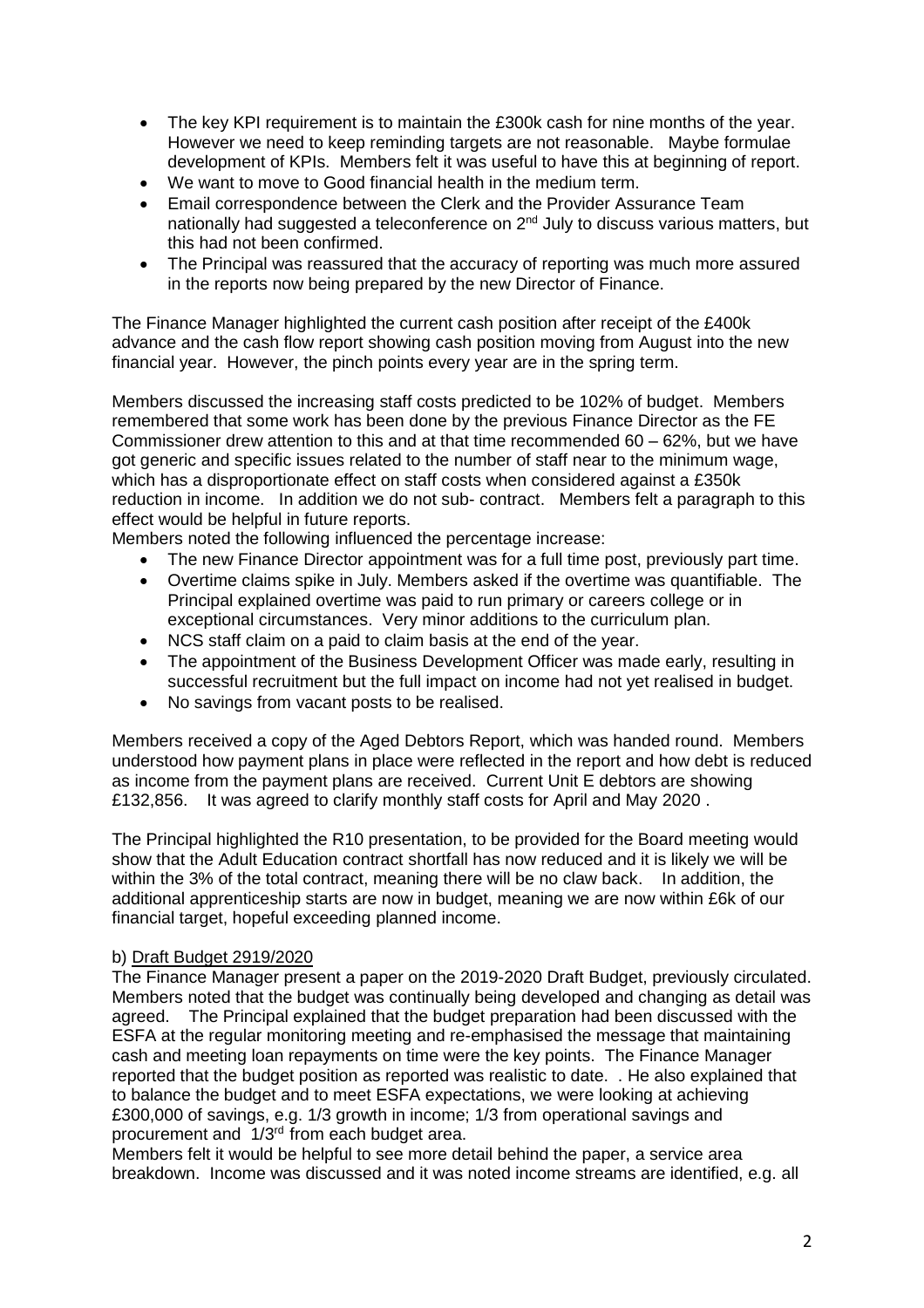funding body grants, tuition fees etc. Other income relates to trading units. Members commented that perhaps a look at expenditure that does not earn us any money, would be helpful? The Principal explained contribution can be a disincentive, it important to understand where the costs fall, but Members confirmed that a more detailed understanding of the figures behind the headline numbers was necessary for the Board to be able to direct the business. The bottom line is key but some smaller groups will be offset by higher income generating activities, with a focus more to curriculum offer more reasons for curriculum offer than money, for example the newly appointed Business Development Manager, costs are in back office, but income generated cannot be easily identified and is in different areas. The good work at DCCA and 106 was highlighted, but agreed to look at including links to the curriculum plan. Members were pleased to see the growth in apprenticeships and other opportunities.

A discussion on a possible pay award with a number of cautious points made. This would be something for the Board when the longer term financial position was clearer and focus on the need to monitor the £300k cash balance. Members asked for a budget which would factor in 1% and one that does not. The Principal highlighted that the College could show staff costs excluding the subsidiaries rather than the group percentage costs which might be a truer comparison with other colleges.

The Finance Manager noted that the key figure (in terms of ensuring the College could meet its loan obligations as they feel due) was the requirement to generate a net surplus of £488k before interest, tax, depreciation and amortisation. The current version of the budget showed a net surplus of £397k, against the TU bid's figure of £879k.

### **Internal Audit**

### 26/2019 a) Key Financial Control Review – April 2019

The Committee received the Report on Key Financial Controls containing three recommendations, one of which is relating to the updating of financial regulations and procedures, which has been outstanding from previous reviews and is planned to be addressed in the Summer 201. The report gives reasonable assurance with no operational recommendations.

#### b) 2019-2020 Annual Audit Plan

The Clerk explained that following discussion at previous meetings concerning the committee's wish to have an overall audit opinion as part of the Annual Report, discussions had been held with TIAA at the planning meeting, attended by the Chair, the Clerk and the Director of Finance and to enable this to be reinstated, a minimum of 25 days was required. Therefore a plan of 25 days was agreed, covering areas that would enable an annual opinion to be issued as well as providing assurance over areas recommended by management and the Committee.

**RESOLVED** that subject to correcting the wording in two areas, the Committee recommend the Plan to the Board for approval, with the understanding that the plan and input remains flexible and can be amended as required taking into account affordability during the year.

#### **College Follow-up Report on Audit Recommendations**

27/2019 the Committee received the report showing just one outstanding recommendation concerning updating the Financial Regulations. This has been outstanding for some time due to priorities in Finance in respect of the application to the Transaction Unit, but members noted that the Director of Finance now plans to complete the review during the summer.

#### **Risk Management Review**

28/2019 The Committee noted that future maintenance of the Risk Register would now be undertaken by the Director of Finance who had recently met with Jo George to look at a new